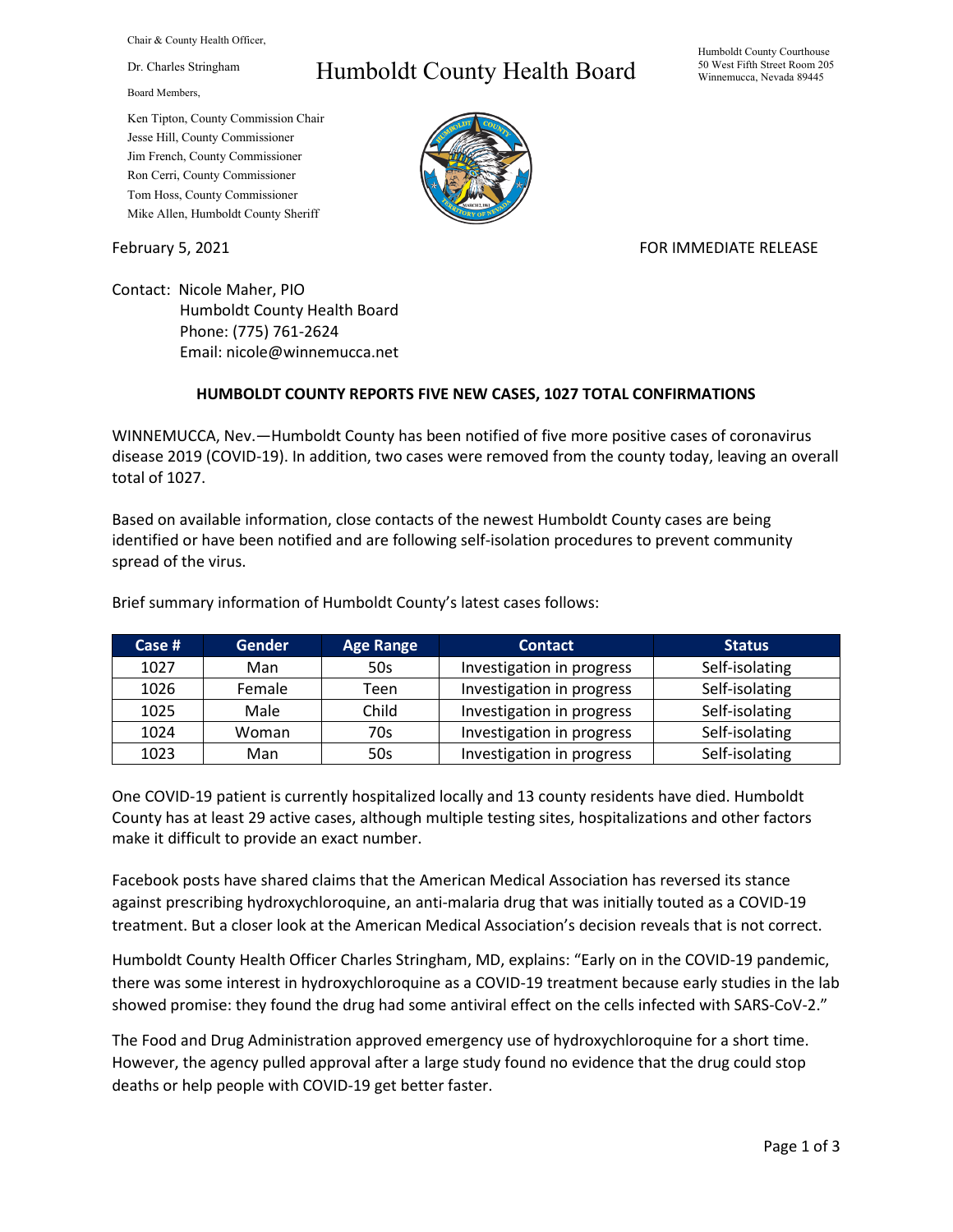Some have claimed online that the American Medical Association quietly rescinded its opposition to prescribing hydroxychloroquine to COVID-19 patients; however, the AMA has reiterated that "its position remains unchanged."

The claim arose from a proposal, Resolution 509, to rescind the AMA's position statement on hydroxychloroquine. It was presented for consideration to the AMA House of Delegates, the organization's policy-making body, in a special meeting in November. However, the 690 physicians and medical students who make up the House of Delegates rejected the proposal.

Instead, the House of Delegates reaffirmed current AMA policy supporting the decision-making authority of a physician on off-label uses of pharmaceuticals while, at the same time, cautioning hospitals, health systems, other entities, and individual practitioners that no medication has been FDAapproved for use in COVID-19 patients.

"While we wish there was a super-drug—a fix-it-all—that could cure COVID-19, there is no such thing," said Dr. Stringham. "Instead, we must stick to the tried-and-true practices that have kept us safe and will continue to keep us safe, like wearing masks, distancing socially, avoiding gathering and practicing good hand hygiene. Those things do prevent COVID-19."

Residents are encouraged to call the Humboldt County COVID-19 Vaccine Recorded Information Line at (775) 375-3200 for information about future vaccination opportunities. The line is updated every Monday and Thursday, or as needed.

To prevent the spread of COVID-19 in Humboldt County:

- Stay home to limit exposure, and wear a facial covering if going out in public is necessary.
- Maintain 6 feet of distance from other people at all times.
- Wash hands often with soap and water for at least 20 seconds. If soap and water are not available, use an alcohol-based hand sanitizer.
- Avoid visiting sick people or those who are self-isolating.
- Avoid touching eyes, nose, and mouth.
- Cover coughs and sneezes with a tissue, and throw the tissue in the trash.
- Clean and disinfect frequently touched objects and surfaces.
- Self-isolate if they have had a known exposure, or if they are awaiting COVID-19 test results.
- Stay informed. The COVID-19 situation is changing frequently. Up-to-date information is available on the Centers for Disease Control and Prevention (CDC) [website.](http://www.cdc.gov/coronavirus/2019-ncov/index.html)

COVID-19 testing locations in Humboldt County include:

- **Humboldt General Hospital Screening Clinic** Offers drive-thru screening for asymptomatic persons from 8 a.m. to 5 p.m. Monday through Friday (closed from noon to 1 p.m. for lunch), and byappointment screening with a provider for symptomatic persons from 8 a.m. to 5 p.m. Monday through Friday (closed from noon to 1 p.m. for lunch; call 775-623-5222, ext. 1379 to schedule an appointment). Located at 51 E. Haskell Street, across from Humboldt General Hospital.
- **Golden Valley Medical Center** Private clinic owned by Nevada Gold offers screening for asymptomatic and symptomatic persons. Call (775) 625-4653 for an appointment.
- **Ridley's Pharmacy** Offers in-vehicle, self-administered asymptomatic and symptomatic testing. Go [here](https://www.doineedacovid19test.com/Winnemucca_NV_1098.html) and follow the prompts to schedule an appointment.